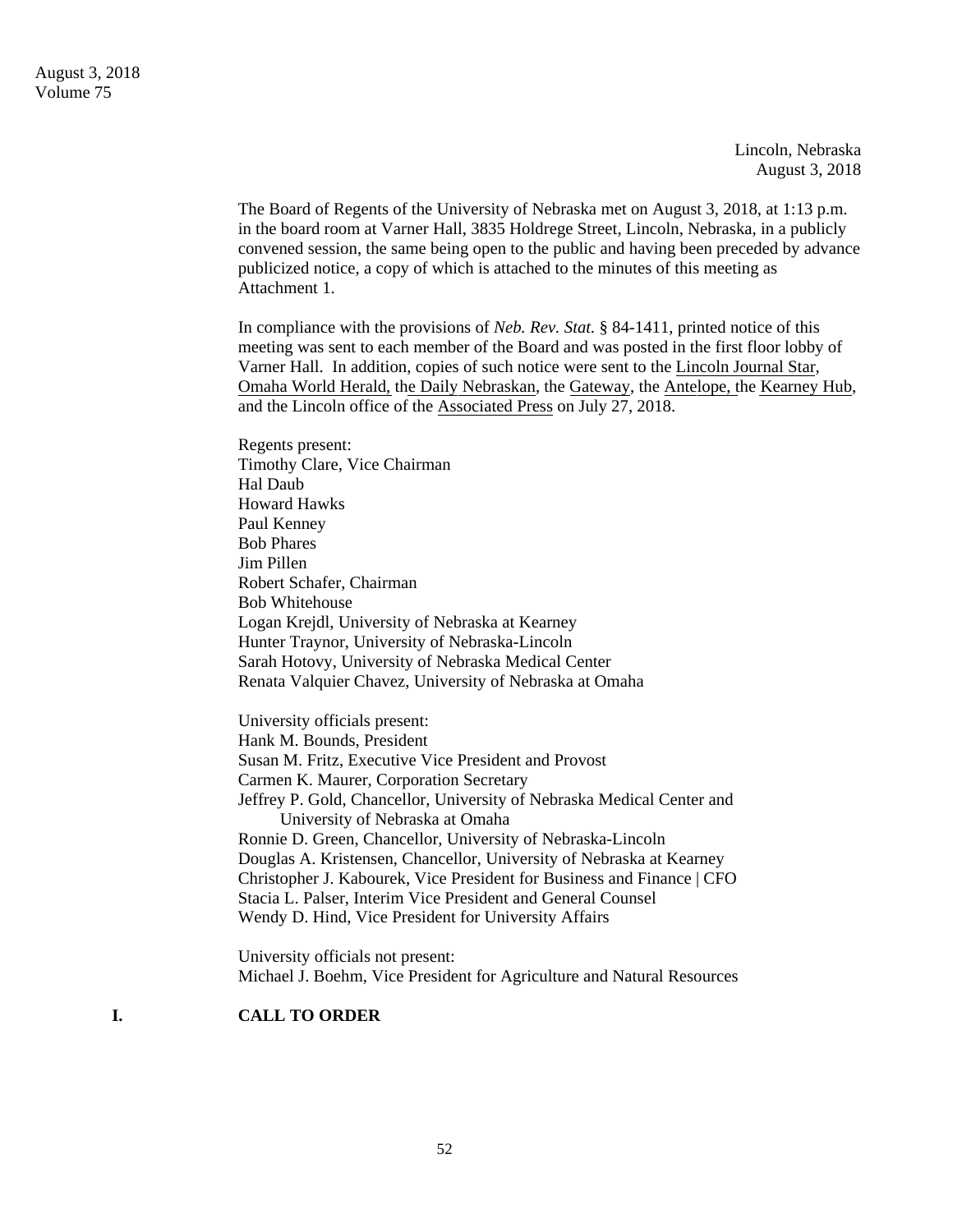## **II. ROLL CALL**

The Board convened at 1:13 p.m. in the boardroom of Varner Hall, 3835 Holdrege Street, Lincoln, Nebraska. Attendance is indicated above.

## **III. APPROVAL OF MINUTES AND RATIFICATION OF ACTIONS**

- Motion Moved by Kenney and seconded by Daub to approve the minutes and ratify the actions of the regularly scheduled meeting on June 28, 2018.
- Action Student Opinion: Voting Aye: Krejdl, Traynor, Valquier Chavez, and Hotovy. Voting Aye: Daub, Hawks, Kenney, Phares, Pillen, Schafer, Whitehouse, and Clare. Motion carried.

Chairman Schafer announced the location of the Open Meetings Act in the board room.

### **IV. KUDOS**

**Regent Whitehouse presented a KUDOS award to Wendy Schardt**, Director of Student Health and Counseling at the University of Nebraska at Kearney.

**Regent Phares presented a KUDOS award to Dan Kenny**, Department of Information Technology Services at the University of Nebraska at Omaha.

**Regent Pillen presented a KUDOS award to Jeffrey Perkins**, Facility and Operations Manager for the University of Nebraska-Lincoln Swine Unit at the Eastern Nebraska Research and Extension Center.

**Regent Clare presented a KUDOS award to Jane DeVasure**, Research Technologist II in the College of Medicine's Division of Internal Medicine-Pulmonary at the University of Nebraska Medical Center.

Regent Schafer welcomed Douglas Ewald, Vice Chancellor for Business, Finance, and Business Development at the University of Nebraska Medical Center and the University of Nebraska at Omaha.

## **V. RESOLUTIONS**

None

## **VI. HEARINGS**

None

## **VII. PUBLIC COMMENT**

 Mr. Matthew Vondrasek spoke on the topic of University of Nebraska-Lincoln Athletics hiring of Ron Brown.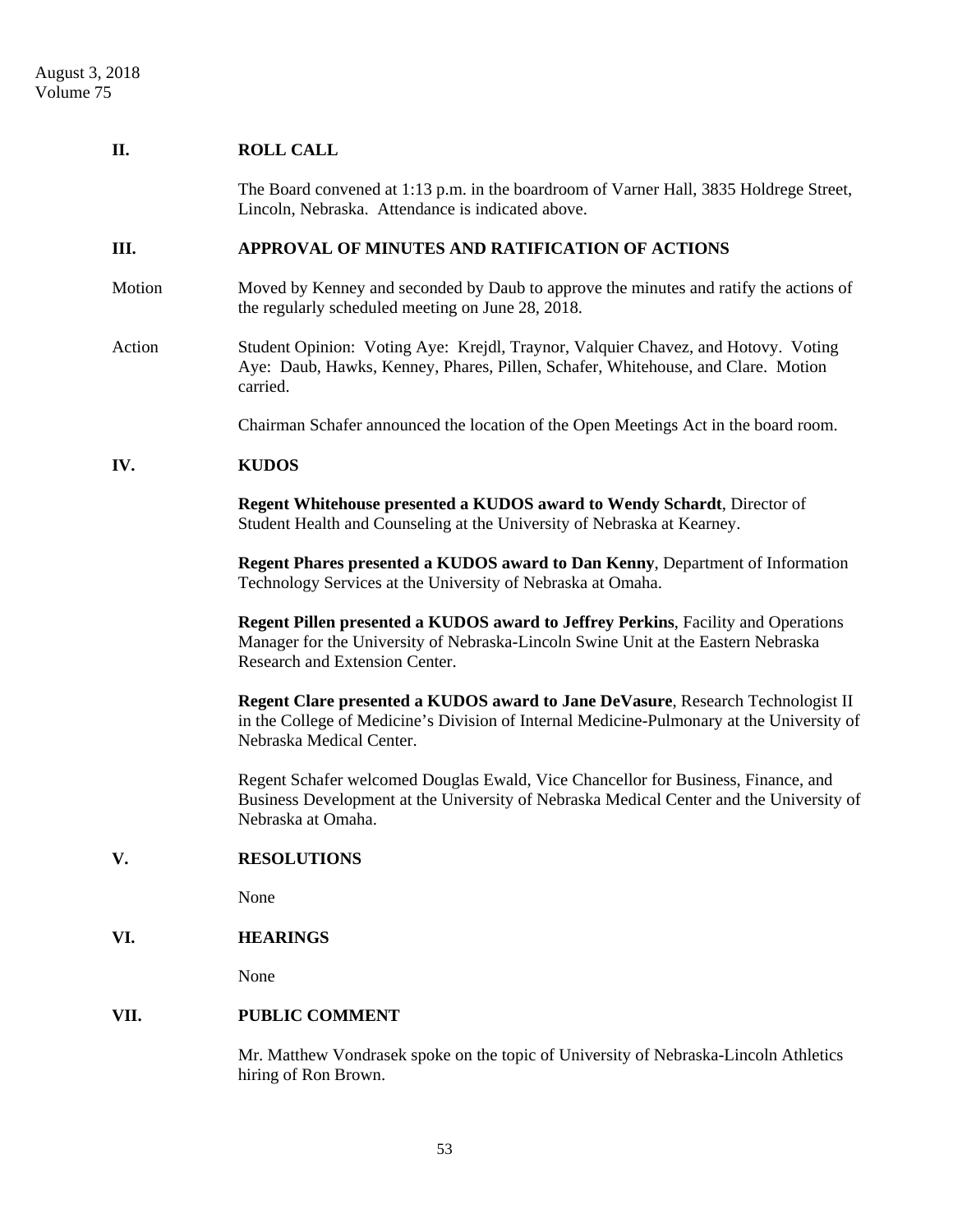#### **VIII. UNIVERSITY CONSENT AGENDA**

Motion Moved by Regent Hawks and seconded by Regent Pillen to approve items VIII-A-1, VIII-A-2, VIII-A-3, VIII-A-4, and VIII-B-1

## **A. ACADEMIC AFFAIRS**

- VIII-A-1 President's Personnel Recommendations
- VIII-A-2 In-depth Program Review and Action Plan for the Bachelor of Arts degree in Philosophy at UNK as required by Neb. Rev. Stat. § 85-1414(5) and the Nebraska Coordinating Commission for Postsecondary Education
- VIII-A-3 In-depth Program Review and Action Plan for the Master of Arts and PhD degrees in Geography at UNL as required by Neb. Rev. Stat. § 85-1414(5) and the Nebraska Coordinating Commission for Postsecondary Education
- VIII-A-4 Approve request from President Bounds, in accordance with his employment contract and university bylaws, to serve on the board of directors of an outside organization

## **B. BUSINESS AFFAIRS**

#### University of Nebraska Medical Center

- VIII-B-1 Approve the purchase of donor-funded artwork at the University of Nebraska Medical **Center**
- Action Student Opinion: Voting Aye: Traynor, Valquier Chavez, Hotovy, and Krejdl. Voting Aye: Hawks, Kenney, Phares, Pillen, Schafer, Whitehouse, Clare, and Daub. Motion carried.

## **IX. ADMINISTRATIVE AGENDA**

#### **B. BUSINESS AFFAIRS**

Motion Moved by Phares and seconded by Clare to approve items IX-B-1 and IX-B-2

## University of Nebraska

- IX-B-1 Approve the FY 2019-20 and FY 2020-21 University of Nebraska Biennial Operating Budget request guidelines
- IX-B-2 Approve by FY 2019-20 and FY 2020-21 Nebraska College of Technical Agriculture (NCTA) Biennial Operating Budget Request guidelines

There was discussion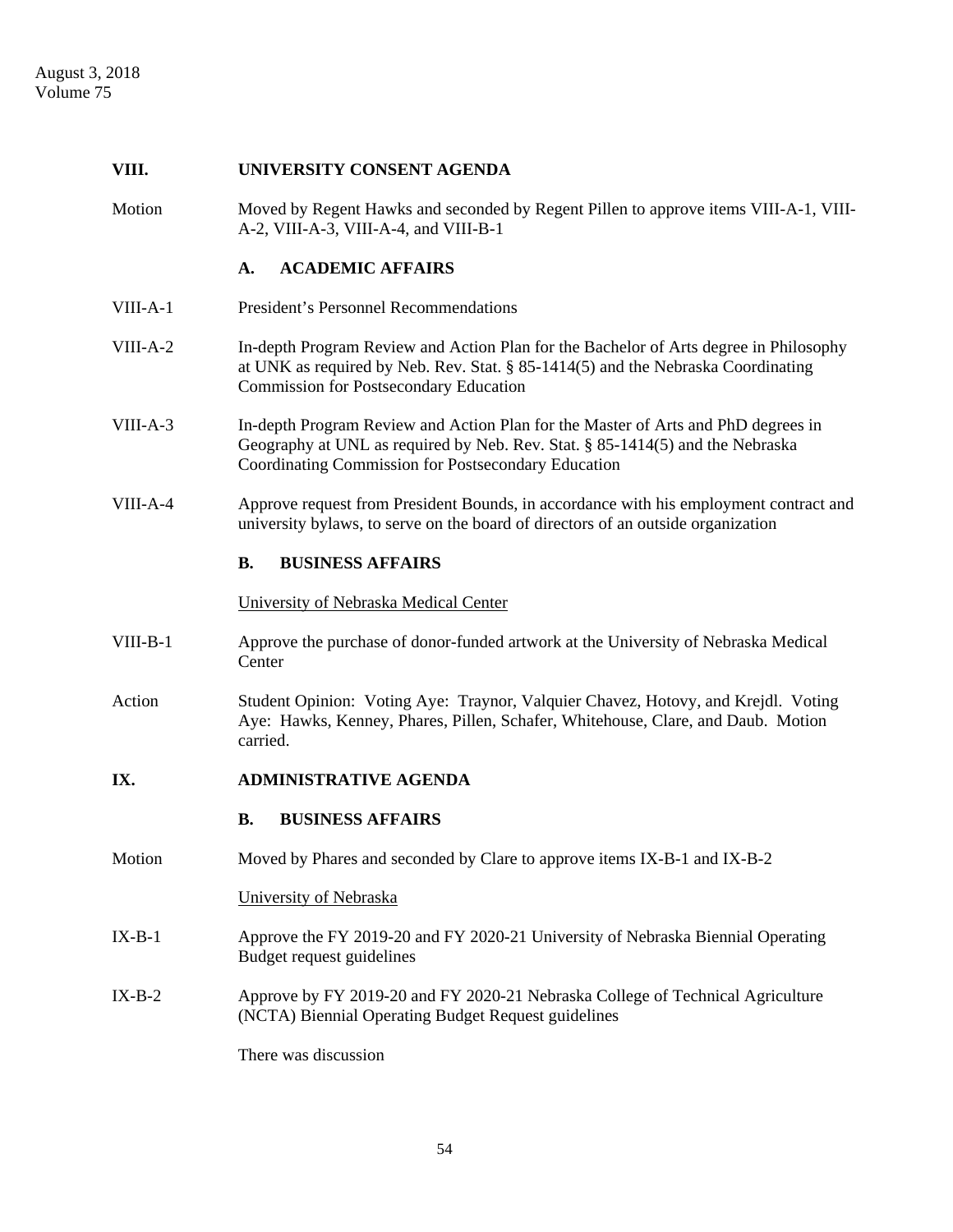# August 3, 2018 Volume 75

| Action   | Student Opinion: Voting Aye: Valquier Chavez, Hotovy, Krejdl, and Traynor. Voting<br>Aye: Kenney, Phares, Pillen, Schafer, Whitehouse, Clare, Daub, and Hawks. Motion<br>carried. |
|----------|-----------------------------------------------------------------------------------------------------------------------------------------------------------------------------------|
| Motion   | Moved by Daub and seconded by Kenney to approve item IX-B-3                                                                                                                       |
|          | University of Nebraska-Lincoln                                                                                                                                                    |
| $IX-B-3$ | Approve the Program Statement for Scott Engineering Center Renovation and Link<br>Replacement at the University of Nebraska-Lincoln                                               |
|          | There was discussion                                                                                                                                                              |
| Action   | Student Opinion: Voting Aye: Hotovy, Krejdl, Traynor, and Valquier Chavez. Voting<br>Aye: Phares, Pillen, Schafer, Whitehouse, Clare, Daub, Hawks, and Kenney. Motion<br>carried. |
| Motion   | Moved by Phares and seconded by Pillen to approve item IX-B-4                                                                                                                     |
| $IX-B-4$ | Approve a scope and budget change for the Nebraska East Union Renovation project at<br>the University of Nebraska-Lincoln                                                         |
|          | There was discussion                                                                                                                                                              |
| Action   | Student Opinion: Voting Aye: Krejdl, Traynor, Valquier Chavez, and Hotovy. Voting<br>Aye: Pillen, Schafer, Whitehouse, Clare, Daub, Hawks, Kenney, and Phares. Motion<br>carried. |
| Motion   | Moved by Whitehouse and seconded by Daub to approve item IX-B-5                                                                                                                   |
| $IX-B-5$ | Approve a Four-Year Unizin Service Addendum for Canvas at the University of<br>Nebraska-Lincoln                                                                                   |
|          | There was discussion                                                                                                                                                              |
| Action   | Student Opinion: Voting Aye: Traynor, Valquier Chavez, Hotovy, and Krejdl. Voting<br>Aye: Schafer, Whitehouse, Clare, Daub, Hawks, Kenney, Phares, and Pillen. Motion<br>carried. |
| Motion   | Moved by Daub and seconded by Valquier Chavez to approve item IX-B-6                                                                                                              |
|          | University of Nebraska Medical Center                                                                                                                                             |
| $IX-B-6$ | Approve the budget for the University of Nebraska Medical Center College of Dentistry<br>Clinic Expansion and Renovation at the Durham Outpatient Center                          |
|          | There was discussion                                                                                                                                                              |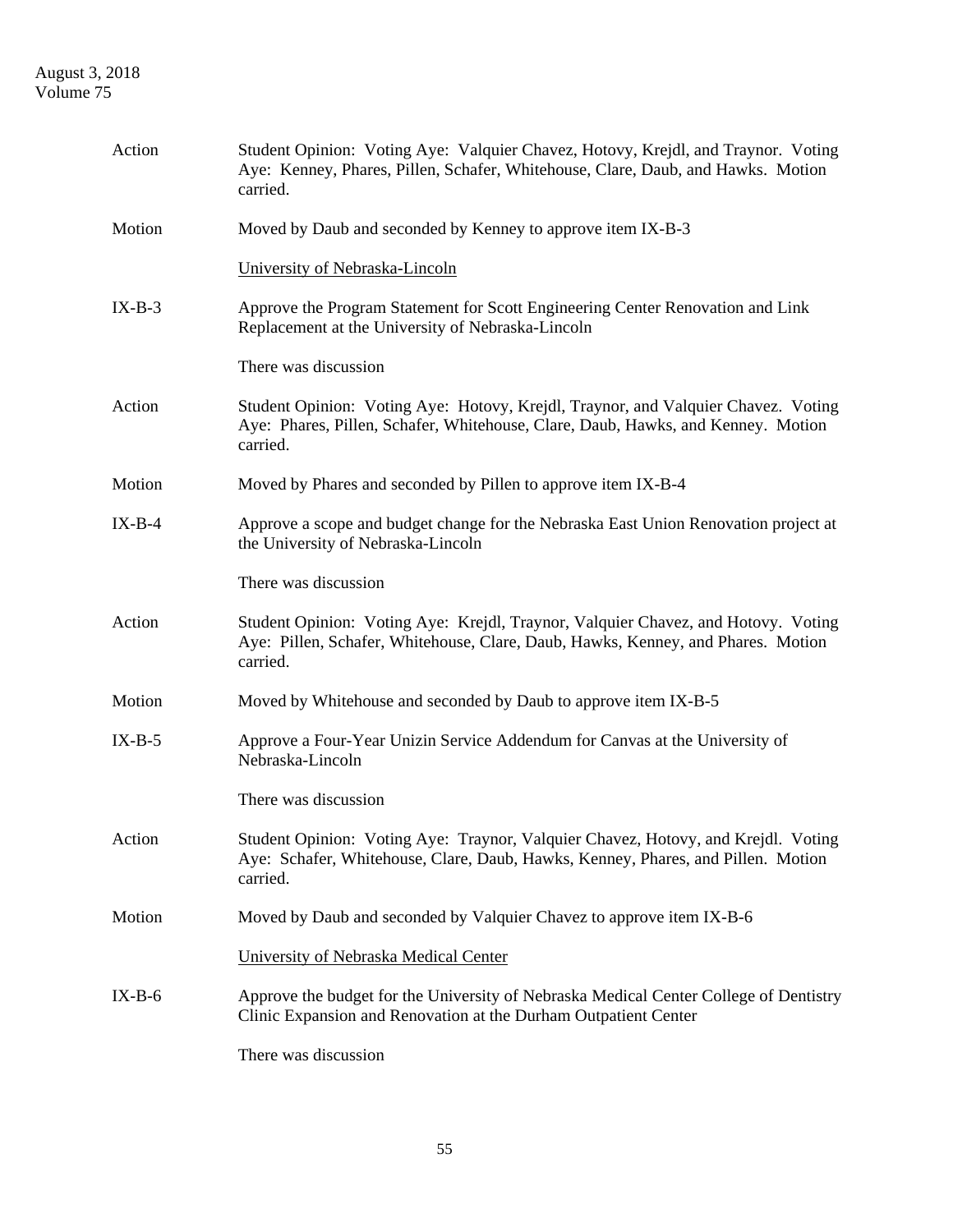# August 3, 2018 Volume 75

| Action   | Student Opinion: Voting Aye: Valquier Chavez, Hotovy, Krejdl, and Traynor. Voting<br>Aye: Whitehouse Clare, Daub, Hawks, Kenney, Phares, Pillen, and Schafer. Motion<br>carried.           |
|----------|--------------------------------------------------------------------------------------------------------------------------------------------------------------------------------------------|
| Motion   | Moved by Phares and seconded by Kenney to approve item IX-B-7                                                                                                                              |
|          | Additional Item - University of Nebraska Medical Center                                                                                                                                    |
| $IX-B-7$ | Approve the Second Amendment and Assignment of Lease with Ronald McDonald House<br>Charities in Omaha, Inc.                                                                                |
|          | There was discussion. Regent Daub abstained from voting due to the potential of a<br>perceived or existing business conflict of interest.                                                  |
| Action   | Student Opinion: Voting Aye: Hotovy, Krejdl, Traynor, and Valquier Chavez. Voting<br>Aye: Clare, Hawks, Kenney, Phares, Pillen, Schafer, and Whitehouse. Abstain: Daub.<br>Motion carried. |
|          | C.<br>FOR INFORMATION ONLY                                                                                                                                                                 |
| $IX-C-1$ | University of Nebraska Strategic Planning Framework                                                                                                                                        |
| $IX-C-2$ | University of Nebraska Strategic Framework Accountability Measures                                                                                                                         |
| $IX-C-3$ | Calendar of establishing and reporting accountability measures                                                                                                                             |
| $IX-C-4$ | University of Nebraska Strategic Dashboard Indicators                                                                                                                                      |
| $IX-C-5$ | Board of Regents agenda items related to the University of Nebraska Strategic Framework                                                                                                    |
|          | <b>REPORTS</b><br>D.                                                                                                                                                                       |
| $IX-D-1$ | Strategic Framework report on Global Engagement/Study Abroad [3-d-i]                                                                                                                       |
| $IX-D-2$ | Strategic Framework report on Student Learning Assessment: Licensure Results                                                                                                               |
| $IX-D-3$ | Intermediate Design report for the Early Childhood Education Center at the University of<br>Nebraska at Kearney                                                                            |
| $IX-D-4$ | Intermediate Design report for the Williams Science Hall Renovation at the University of<br>Nebraska Medical Center                                                                        |
| $IX-D-5$ | Intermediate Design report for the Wittson Hall Renovation and Wigton Heritage Center<br>at the University of Nebraska Medical Center                                                      |
| $IX-D-6$ | Bids and Contracts for the period ended May 31, 2018                                                                                                                                       |
| $IX-D-7$ | Programs with Tuition Variances                                                                                                                                                            |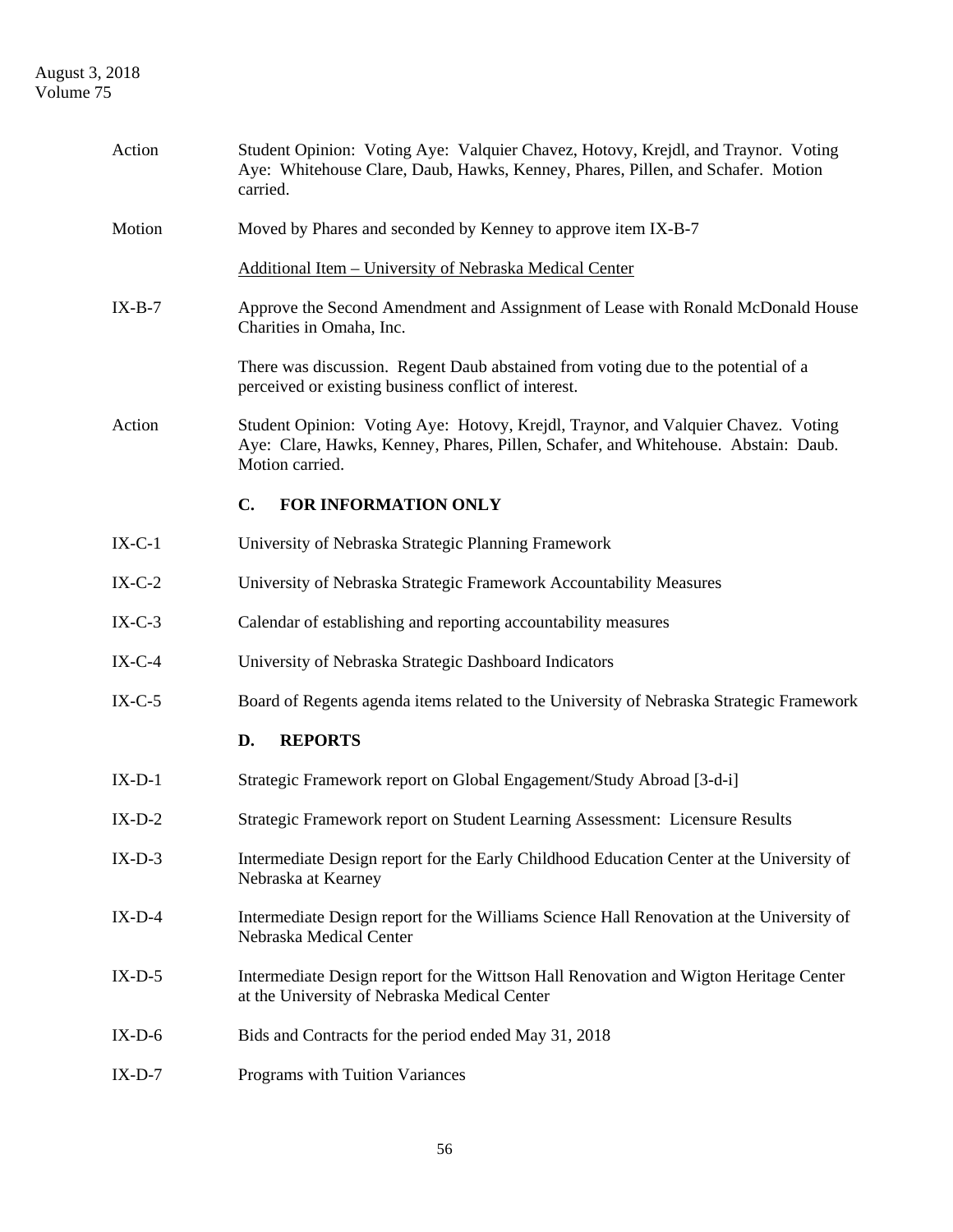# **X. ADJOURNMENT**

 There being no further business, the meeting was adjourned by Chairman Schafer at 2:10 p.m.

Respectfully submitted,

Carmen K. Maurer Corporation Secretary

\_\_\_\_\_\_\_\_\_\_\_\_\_\_\_\_\_\_\_\_\_\_\_\_\_\_\_\_\_\_\_\_

\_\_\_\_\_\_\_\_\_\_\_\_\_\_\_\_\_\_\_\_\_\_\_\_\_\_\_\_\_\_\_\_

Robert M. Schafer Chairman of the Board